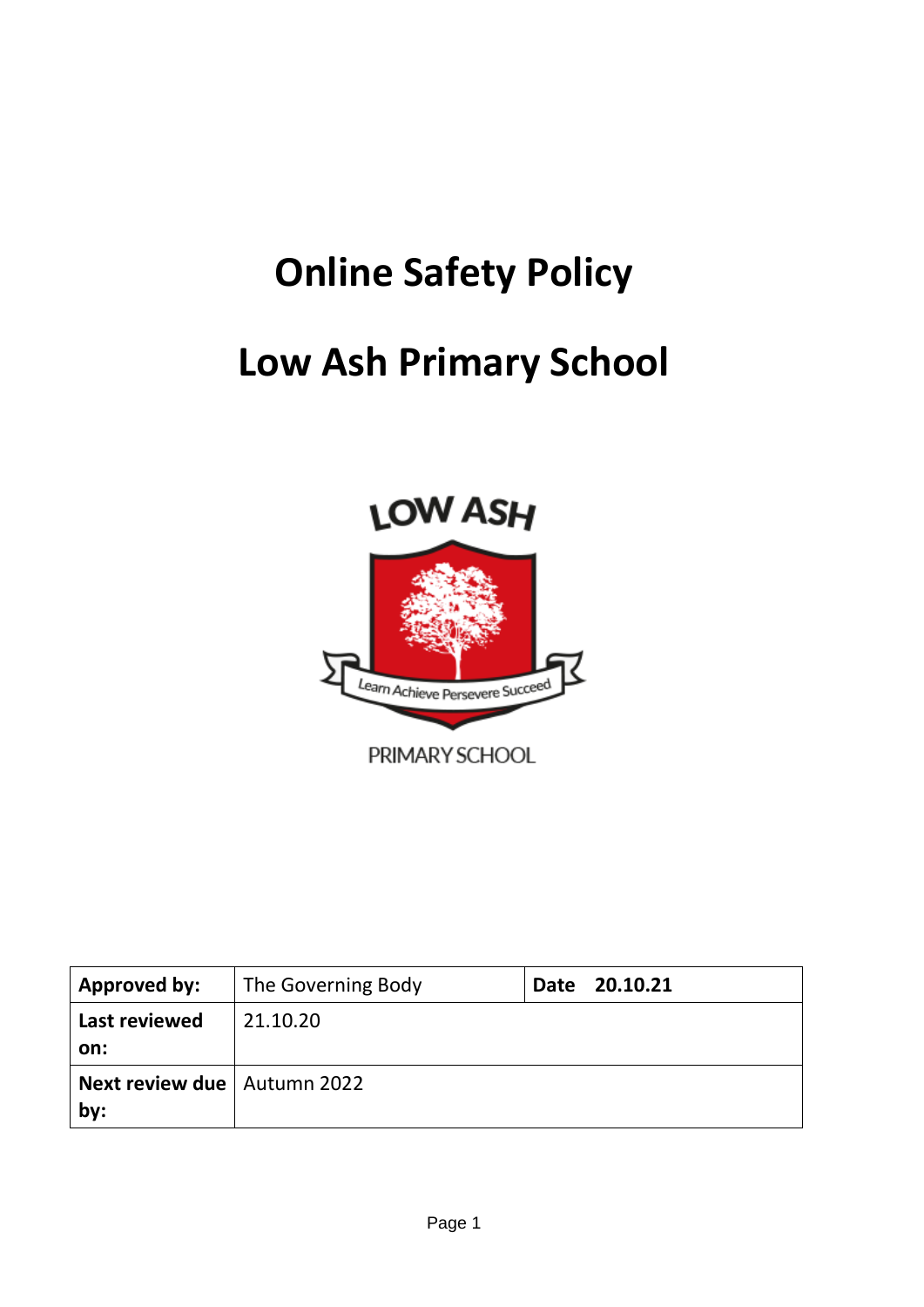# **Contents**

| <b>Policy Statement</b>                                                                             | page 3 |
|-----------------------------------------------------------------------------------------------------|--------|
| Rationale                                                                                           | page 4 |
| Roles and Responsibilities                                                                          | page 5 |
| Online Safety Skills Development for Staff,<br><b>Student Teachers and Work Experience Students</b> | page 5 |
| Online Safety in the Curriculum                                                                     | page 5 |
| Managing the Internet:                                                                              |        |
| Use of the internet to enhance learning                                                             | page 6 |
| <b>Authorised Internet Access</b>                                                                   | page 6 |
| The Internet at Low Ash Primary School                                                              | page 7 |
| Use of Social Media Platforms                                                                       | page 7 |
| Mobile Technologies                                                                                 | page 7 |
| <b>Managing Email</b>                                                                               | page 7 |
| The Safe use of Images and other Media:                                                             |        |
| Publishing and Storing Pupils' images, videos and work                                              | page 7 |
| Publishing Content to the school website                                                            | page 7 |
| Consent of Adults who work at school                                                                | page 7 |
| Managing ICT systems and access:                                                                    |        |
| Filtering                                                                                           | page 8 |
| <b>Emerging Technologies</b>                                                                        | page 8 |
| <b>Information System Security</b>                                                                  | page 8 |
| <b>Protecting Personal Data</b>                                                                     | page 8 |
| <b>Assessing Risks</b>                                                                              | page 8 |
| <b>Equal Opportunities:</b>                                                                         |        |
| Pupils with additional needs                                                                        | page 8 |
| <b>Parental Involvement</b>                                                                         | page 8 |
| <b>Handling Online Safety Complaints</b>                                                            |        |
| <b>Communication of Policy</b>                                                                      | page 9 |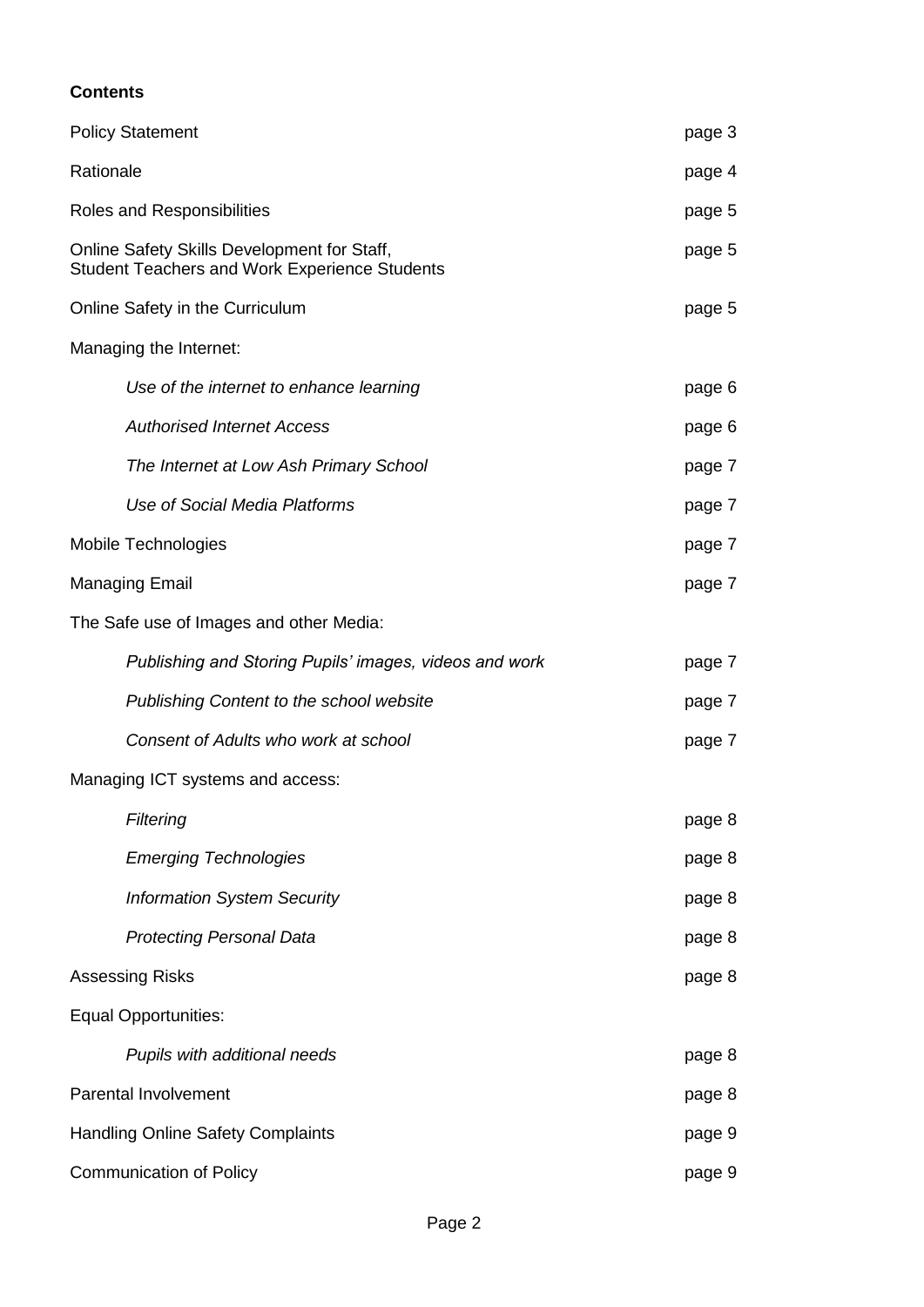### **Policy Statement**

Low Ash Primary School works with children and families as part of its activities.

The purpose of this policy statement is to:

- ensure the safety and wellbeing of children and young people is paramount when adults, young people or children are using the internet, social media or mobile devices.
- provide staff and volunteers with the overarching principles that guide our approach to online safety.
- ensure that, as an organisation, we operate in line with our values and within the law in terms of how we use online devices.

The policy statement applies to all staff, volunteers, children and young people and anyone involved in Low Ash Primary School's activities.

We believe that:

- children and young people should never experience abuse of any kind
- children should be able to use the internet for education and personal development, but safeguards need to be in place to ensure they are kept safe at all times.

We recognise that:

- the online world provides everyone with many opportunities; however, it can also present risks and challenges
- we have a duty to ensure that all children, young people and adults involved in our organisation are protected from potential harm online
- we have a responsibility to help keep children and young people safe online, whether or not they are using Low Ash Primary's network and devices
- all children, regardless of age, disability, gender reassignment, race, religion or belief, sex or sexual orientation, have the right to equal protection from all types of harm or abuse
- working in partnership with children, young people, their parents, carers and other agencies is essential in promoting young people's welfare and in helping young people to be responsible in their approach to online safety.

We will seek to keep children and young people safe by:

- appointing an online safety lead.
- providing clear and specific directions to staff and volunteers on how to behave online through our acceptable use policy for adults.
- supporting and encouraging the young people using our service to use the internet, social media and mobile phones in a way that keeps them safe and shows respect for others
- supporting and encouraging parents and carers to do what they can to keep their children safe online
- developing an online safety agreement for use with young people and their parents/carers
- developing clear and robust procedures to enable us to respond appropriately to any incidents of inappropriate online behaviour, whether by an adult or a child/young person
- reviewing and updating the security of our information systems regularly
- ensuring that user names, logins, email accounts and passwords are used effectively
- ensuring personal information about the adults and children who are involved in our organisation is held securely and shared only as appropriate
- ensuring that images of children, young people and families are used only after their written permission has been obtained, and only for the purpose for which consent has been given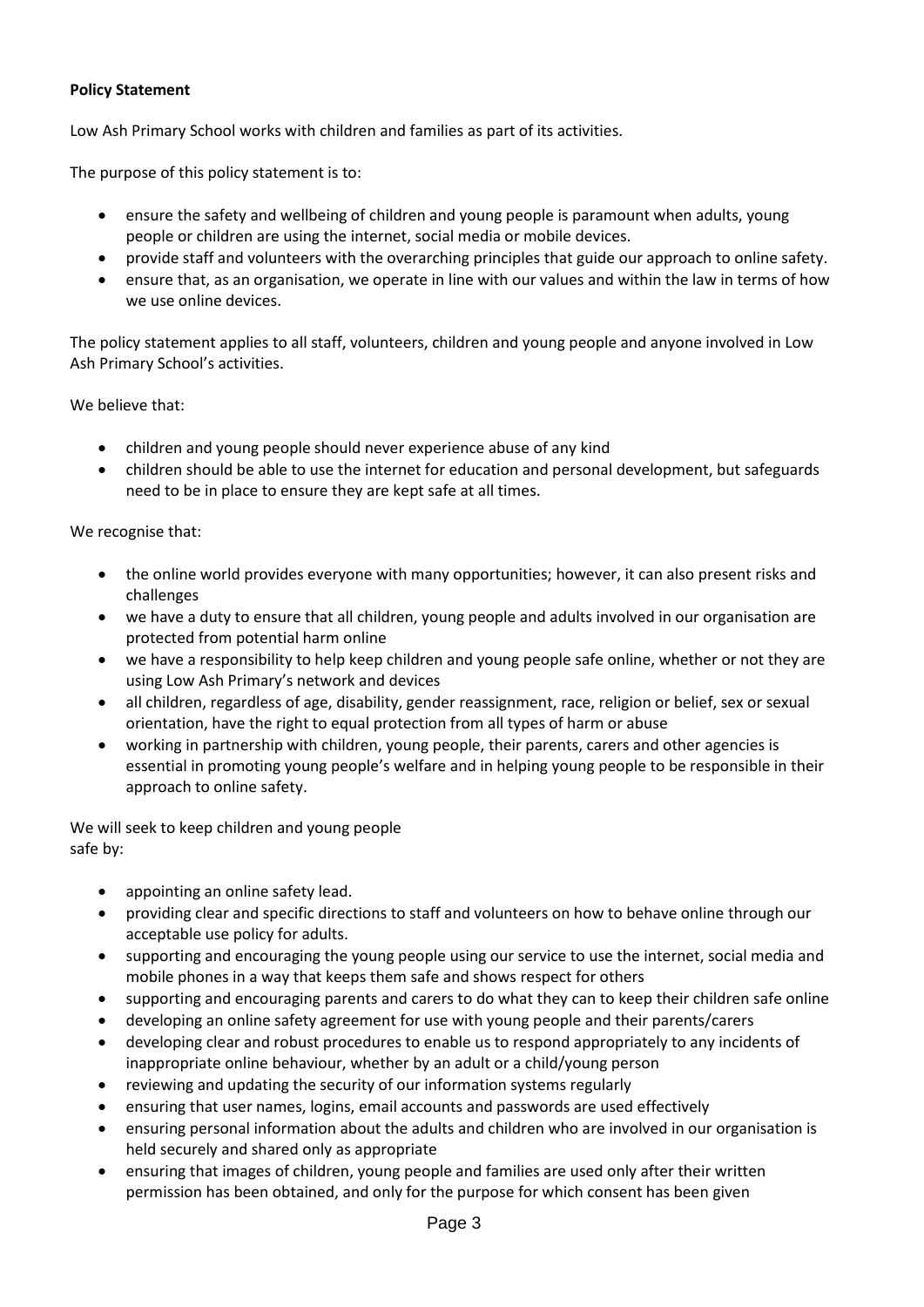- providing supervision, support and training for staff and volunteers about online safety
- examining and risk assessing any social media platforms and new technologies before they are used within the organisation.

If online abuse occurs, we will respond to it by:

- having clear and robust safeguarding procedures in place for responding to abuse (including online abuse)
- providing support and training for all staff and volunteers on dealing with all forms of abuse, including bullying/cyberbullying, emotional abuse, sexting, sexual abuse and sexual exploitation
- making sure our response takes the needs of the person experiencing abuse, any bystanders and our organisation as a whole into account
- reviewing the plan developed to address online abuse at regular intervals, in order to ensure that any problems have been resolved in the long term.

# **Rationale**

In implementing this policy due consideration to equal opportunities, with regard to race, gender, religion and ability, should be ensured with reference to the Race Relations Amendment Act 2000 (as amended) and all other relevant legislation.

ICT plays an important role in the everyday lives of children, young people and adults. As a result, schools need to use these technologies in order to equip children with the skills to access life-long learning and employment.

Information and Communications Technology covers a wide range of resources including; web-based and mobile learning. It is also important to recognise the constant and fast paced evolution of ICT within society as a whole. Currently the internet technologies children and young people are using both inside and outside of the classroom include:

websites learning platforms and virtual learning environments (VLE) email and instant messaging chat rooms and social networking blogs and wikis podcasting video broadcasting music downloading gaming mobile/smart phones with text, video and/or web functionality other mobile devices with web functionality

Whilst exciting and beneficial both in and out of the context of education, much ICT, particularly web-based resources, are not consistently policed. All users need to be aware of the range of risks associated with the use of these Internet technologies.

At Low Ash Primary School, we understand the responsibility to educate our pupils on Online Safety issues. Online Safety is not about blocking or banning children from accessing inappropriate content, but rather, about giving them the skills and the responsibility to make good choices and to know how and when to seek help.

Both this policy, the Acceptable Use Policy and ICT rules for pupils are inclusive of both fixed and mobile internet; technologies provided by the school (such as PCs, laptops, tablets, webcams, whiteboards, voting systems, digital video equipment, etc); and technologies owned by staff, but brought onto school premises (such as laptops, mobile phones and camera phones).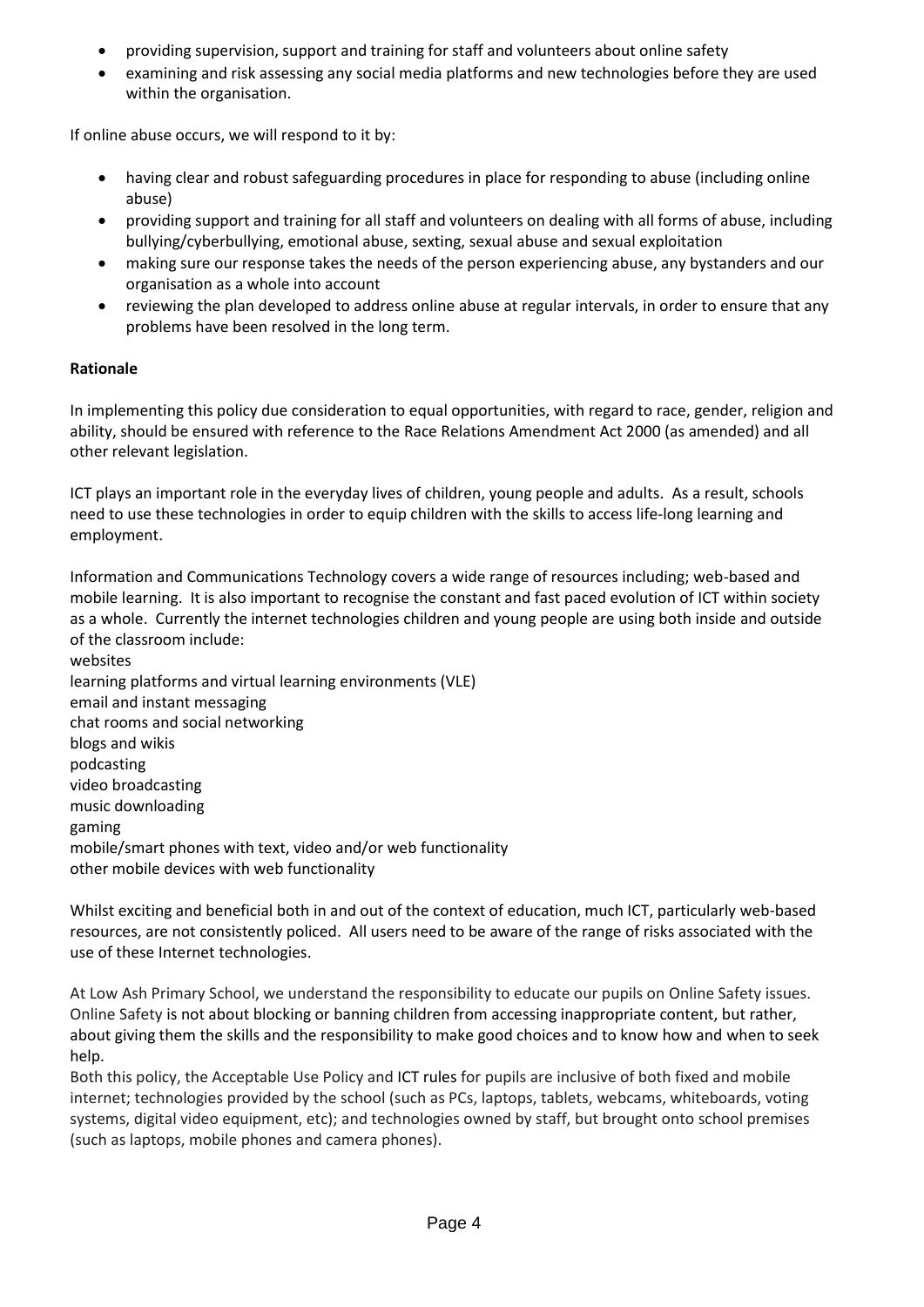### **Roles and Responsibilities**

As Online Safety is an important aspect of strategic leadership within the school, the headteacher and governors have ultimate responsibility to ensure that the policy and practices are embedded and monitored. The named Online Safety leader in our school, Tom Handley, supported by the Online Safety team, which includes teachers, children and a governor.

The Named Governor for Safeguarding is responsible for feeding information back to the governors. All members of the school community have been made aware of who holds the Online Safety leader post. It is the role of the Online Safety team to keep abreast of current issues and guidance through organisations such as Bradford Metropolitan District Council (BMDC), Becta, CEOP (Child Exploitation and Online Protection), Childnet, NOP (national online safety) and Google.

The Senior Leadership Team and Governors are updated by the Online Safety team and governors have an understanding of the issues and strategies at our school in relation to local and national guidelines and advice This policy, supported by the school's Acceptable Use Policy for staff, governors, visitors and pupils (appendices), is to protect the interests and safety of the whole school community. It is linked to the following school policies: Child Protection and Safeguarding, Health and Safety, PSHCE Policy, Behaviour and Anti-Bullying Policy and Home–School Agreements.

Online Safety skills development for staff, student teachers and work experiences students Our staff, including the Online Safety named Governor, receive information and training on Online Safety issues in the form of staff meetings, INSET and written correspondence.

New staff, student teachers and work experience pupils receive information on the school's Acceptable Use Policy as part of their induction.

All staff have been made aware of individual responsibilities relating to the safeguarding of children within the context of y Online Safety and know to report the misuse of technology by any member of the school community to the Headteacher or Online Safety Leader.

All staff are encouraged to incorporate Online Safety activities and awareness within their curriculum areas.

### **Online Safety in the Curriculum**

The Online Safety message has been discreetly embedded in the Computing Curriculumn across the school. In addition to the computing curriculum, we endeavour to embed Online Safety messages across the curriculum whenever the internet and/or related technologies are used;

Pupils at Low Ash spend one half term per academic year focusing on aspects of Online Safety. Additionally, the whole school takes part in 'Safer Internet Day'.

Online Safety rules are displayed in the ICT Suite.

A pupil Online Safety group will be established each year to evaluate current Online Safety education and provision and to suggest improvements.

Educating Key Stage 2 pupils on the dangers of technologies that may be encountered outside school is done during PSHCE lessons, informally when opportunities arise. Pupils are aware of where to seek advice or help if they experience problems when using the internet and related technologies; i.e. parent/carer, teacher/trusted staff member, or an organisation such as Childline/ CEOP report abuse button.

Pupils are taught to critically evaluate materials and learn good searching skills through cross curricular teacher models and discussions.

Each term, the Online Safety Leader shares information on current Online Safety topics with the whole school community. This includes the sharing of guidelines, support and information from a range of sources such as; The Bradford Police Cyber Secutiry Team, CEOP, Purple Mash, ThinkUKnow etc. This termly communication is made available as part of the Low Ash News publication and is also shared on an ad-hoc basis via the Low Ash Primary School Twitter feed.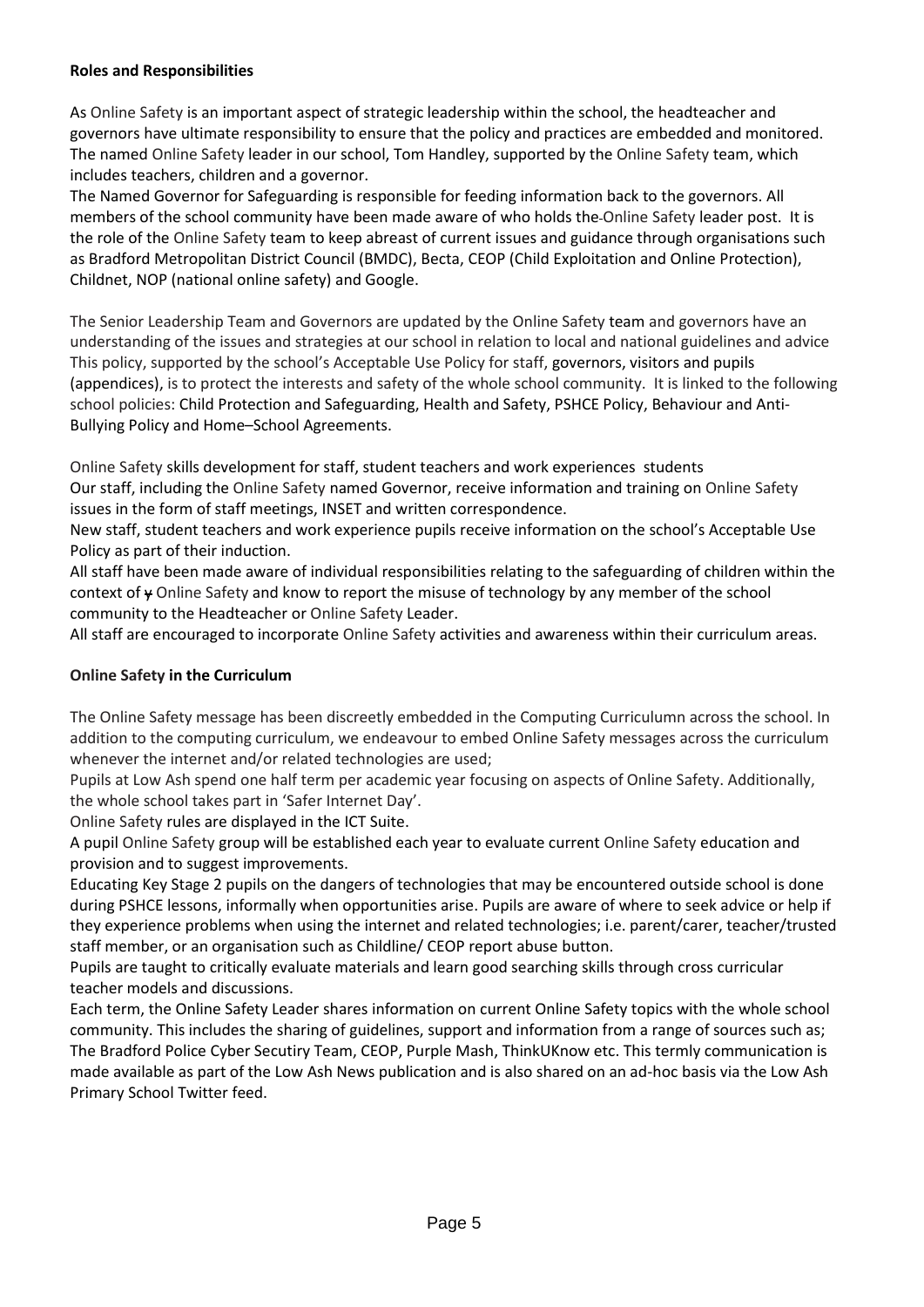# **Managing the Internet**

### **Use of the Internet to Enhance Learning**

The school internet access is designed for pupil use and includes filtering. Pupils are taught what internet use is acceptable and what is not. Internet access will be planned to enrich and extend learning activities. Where possible, staff will preview any recommended sites before use.

Staff will guide pupils in on-line activities that will support learning outcomes planned for the pupils' age and ability.

Pupils will be educated in the effective use of the Internet in research, including the skills of knowledge, location, retrieval and evaluation.

#### **Authorised Internet Access**

All staff must read the Acceptable Use Policy before using any school ICT resource.

Parents/carers are asked to read and sign the home-school agreement which includes consent for pupils to use ICT and access the internet at school.

Pupils are asked to sign the home-school agreement which includes following the rules for ICT safety. All pupils in upper key stage 2 will complete an online acceptable use agreement before starting their associated computing curriculum at the start of the academic year. (this can be viewed by [clicking here\)](https://docs.google.com/forms/d/e/1FAIpQLSeoP3kGz1FzxbndUjvZGM8cH40ePb9Yt8jFWJq6FmZV1ecrqA/viewform?usp=sf_link)

#### **The Internet at Low Ash Primary School**

#### Our internet is provided by a registered educational internet support provider.

If staff or pupils discover unsuitable sites, the URL (address), time, content must be reported to the class teacher who will report to the support technician.

School will ensure that the use of Internet derived materials by pupils and staff complies with copyright law. Pupils should be taught to be critically aware of the materials they are shown and how to validate information before accepting its accuracy.

It is the responsibility of the school, by delegation to the network manager, to ensure that anti-virus protection is installed and kept up to date on all school machines.

Use of Social Media Platforms

The use of public blogs, non-educational wikis, non-educational podcasts and social networking sites (e.g. Bebo, Myspace, Facebook) is not allowed in school.

School will block/filter access to these sites and newsgroups unless a specific use is approved.

Pupils will be advised never to give out personal details of any kind which may identify them or their location. Pupils are taught not to place personal photos anywhere.

Staff should not communicate with pupils via any of the above. At the time of publication, the following sites are the only ones to be used for the purpose of communication between staff and pupils;

- Google Classroom
- Purple Mash

Staff using social networking sites are advised to be aware of the potential audience of their own social networking use and that material posted should be consistent with their professional status and employment at the school. The posting of any material that might be deemed as harmful to the reputation and interests of the school, its staff and pupils could be regarded as a disciplinary matter.

### **Mobile technologies**

The school allows staff to bring in personal mobile phones and devices for their own use. Under no circumstances does the school allow a member of staff to contact a pupil or parent/ carer using their personal device.

When pupils bring personal mobile devices/phones to school the devices are kept in the office until the end of the school day.

The school is not responsible for the loss, damage or theft of any personal mobile device.

The sending of inappropriate text messages between any member of the school community is not allowed.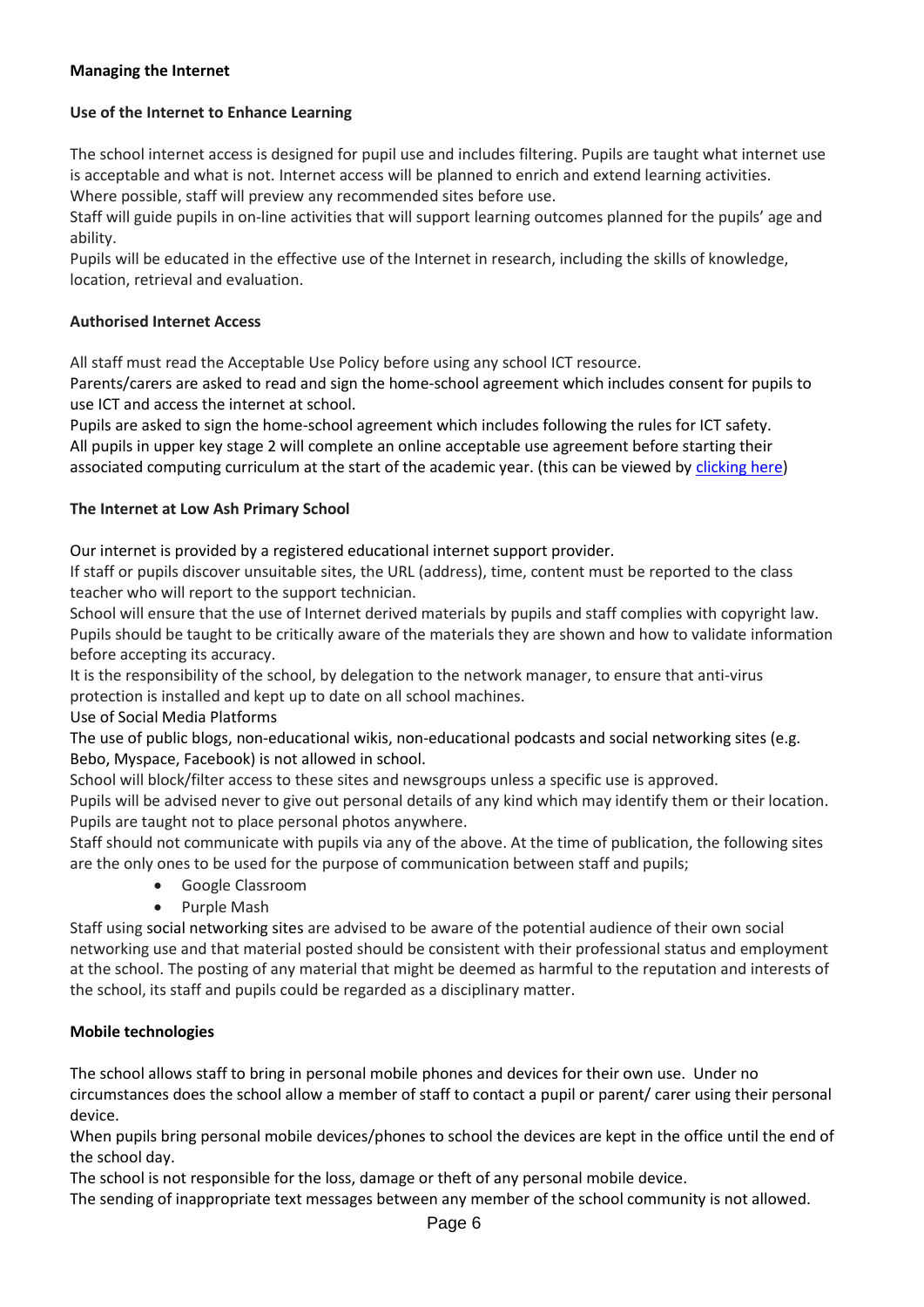# **Managing email**

The use of email within most schools is an essential means of communication for both staff and pupils. In the context of school, email should not be considered private. Educationally, email can offer significant benefits including; direct written contact between schools on different projects, be they staff based or pupil based, within school or international. We recognise that pupils need to understand how to style an email in relation to their age and good 'netiquette'.

The school gives all staff their own email account to use for all school business. This is to minimise the risk of receiving unsolicited or malicious emails and avoids the risk of personal profile information being revealed. It is the responsibility of each account holder to keep the password secure. For the safety and security of users and recipients, all mail is filtered and logged; if necessary email histories can be traced. This should be the account that is used for school business only.

Under no circumstances should staff contact pupils or parents/carers using personal email addresses. Where sensitive information is sent about pupils or staff, this must always be sent using agreed encrypted files.

Pupils may only use approved e-mail accounts on the school system.

Pupils must immediately tell a teacher if they receive an offensive e-mail.

Pupils must not reveal their personal details or those of others in e-mail communication, or arrange to meet anyone without specific permission.

Access by pupils, in school, to external personal e-mail accounts is not permitted.

# **Safe Use of Images/Filming**

### **Publishing and storing pupils' images, videos and work**

On a child's entry to the school, all parents/carers will be asked to give permission to use their child's work/photos in the following ways:

*Sporting events, school productions (which could involve parent/carers taking photos/videos). School visits, class photographs, individual photographs, school prospectus, school website. Generally, images taken by staff will not be used alongside pupils names. Photography used by local newspapers tend to include the children's name. Staff will never use their own photographic equipment or record images for their own personal use.* This consent form is considered valid for the entire period that the child attends this school. Parents/ carers may withdraw permission, in writing, at any time.

Images of children should be stored securely on the school's network or a valid encrypted device provided by school (memory stick, laptop) and deleted when no longer required.

Pupils and staff are not permitted to use their own personal digital equipment, including mobile phones and cameras during the normal school hours or during a trip unless it is for school contact purposes.

Parents who attend weekly Achievement Assemblies are reminded (via a slip given by the Office) that images taken should not be posted on social media sites.

### **Publishing Content to the school website**

Photographs that include pupils will be selected carefully and are only used if parents/carers have given permission through our photographs/filming agreement.

Pupils' full names will not be used anywhere on the Web site or school Blog, especially in association with photographs.

### **Consent of adults who work at the school**

Permission to use images of all staff who work at the school will be sought before these are taken.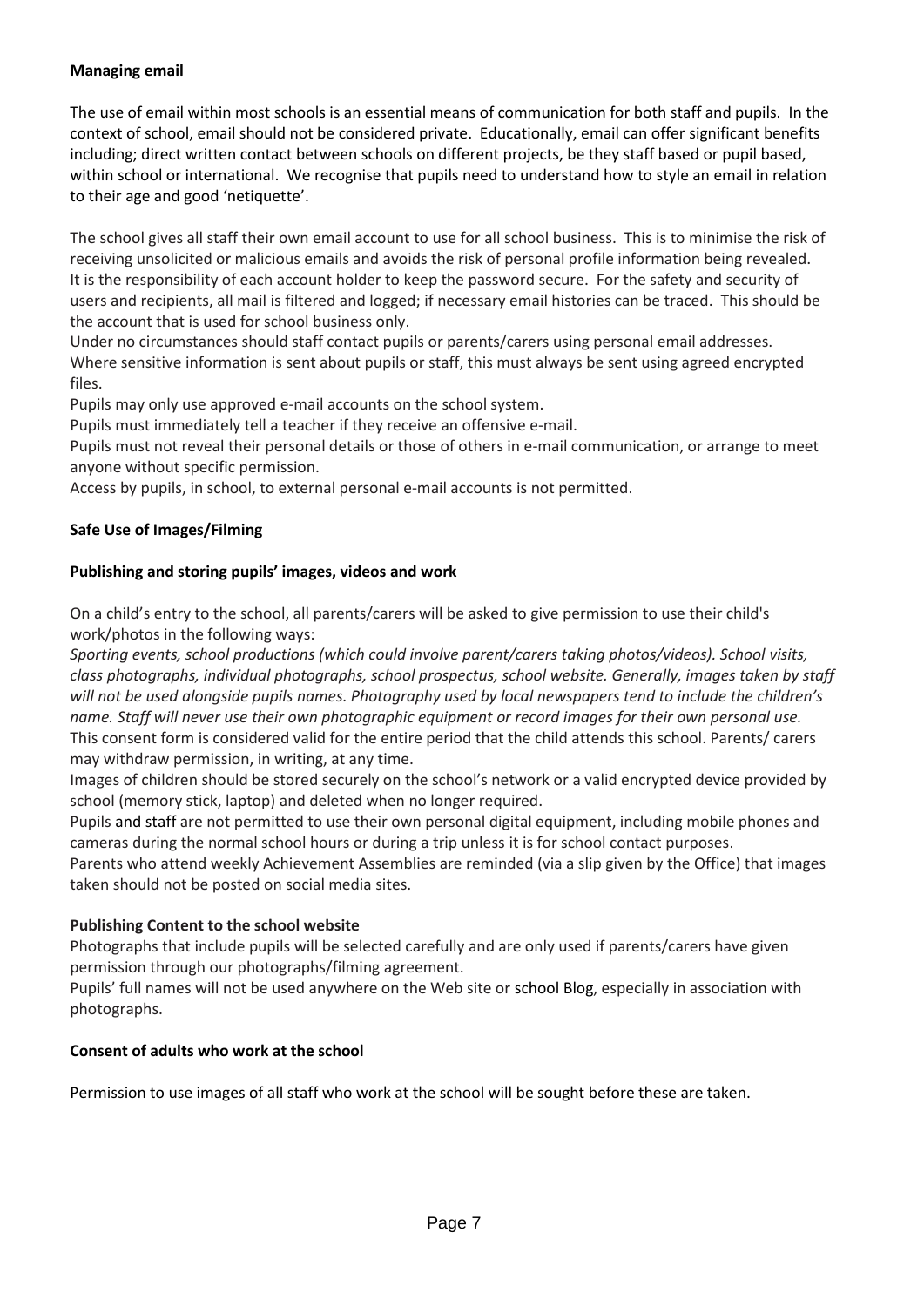### **Managing ICT systems and access**

# **Filtering**

The school will work in partnership with the technical support provider (who work closely with Bradford Council) and the internet service provider to ensure filtering systems are as effective as possible. We currently have filtering 'Surf protect'. For example, if you type in certain key words then this is not allowed. There is also a facility to block certain websites eg adult/gaming/gambling websites.

### **Emerging Technologies**

Emerging technologies will be examined by the Computing Leader for educational benefit and a risk assessment will be carried out before use in school is allowed.

#### **Information System Security**

School ICT systems capacity and security will be reviewed regularly. Staff are asked to respect system security and will not disclose any password or security information. They will all use a 'strong' password that contains numbers, letters and symbols, with 8 or more characters.

Virus protection will be installed and updated regularly.

Security strategies will be discussed with the technical support provider and internet service provider.

#### **Protecting Personal Data**

Personal data will be recorded, processed, transferred and made available according to the Data Protection Act 1998 (as amended)

#### **Assessing Risks**

The school will take all reasonable precautions to prevent access to inappropriate material. However, due to the international scale and linked Internet content, it is not possible to guarantee that unsuitable material will never appear on a school computer.

The school will audit ICT use to establish if the Online Safety policy is adequate and that the implementation of the Online Safety policy is appropriate.

### **Equal Opportunities**

#### **Pupils with additional needs**

The school endeavours to create a consistent message with parents/carers for all pupils and this in turn should aid establishment and future development of the school's Online Safety rules.

However, staff are aware that some pupils may require additional teaching including reminders, prompts and further explanation to reinforce their existing knowledge and understanding of Online Safety issues. Where a pupil has poor social understanding, careful consideration is given to group interactions when raising awareness of Online Safety. Internet activities are planned and well managed for these children and young people.

#### **Parental Involvement**

We believe that it is essential for parents/carers to be fully involved with promoting Online Safety both in and outside of school. This will be carried out in the following ways:

- Parents/carers and pupils are actively encouraged to contribute to adjustments or reviews of the school Online Safety policy via Online Safety training, governor meetings, parents' questionnaire
- Parents/carers are asked to read and sign the home-school agreement which includes consent for pupils to use ICT and access the internet at school.